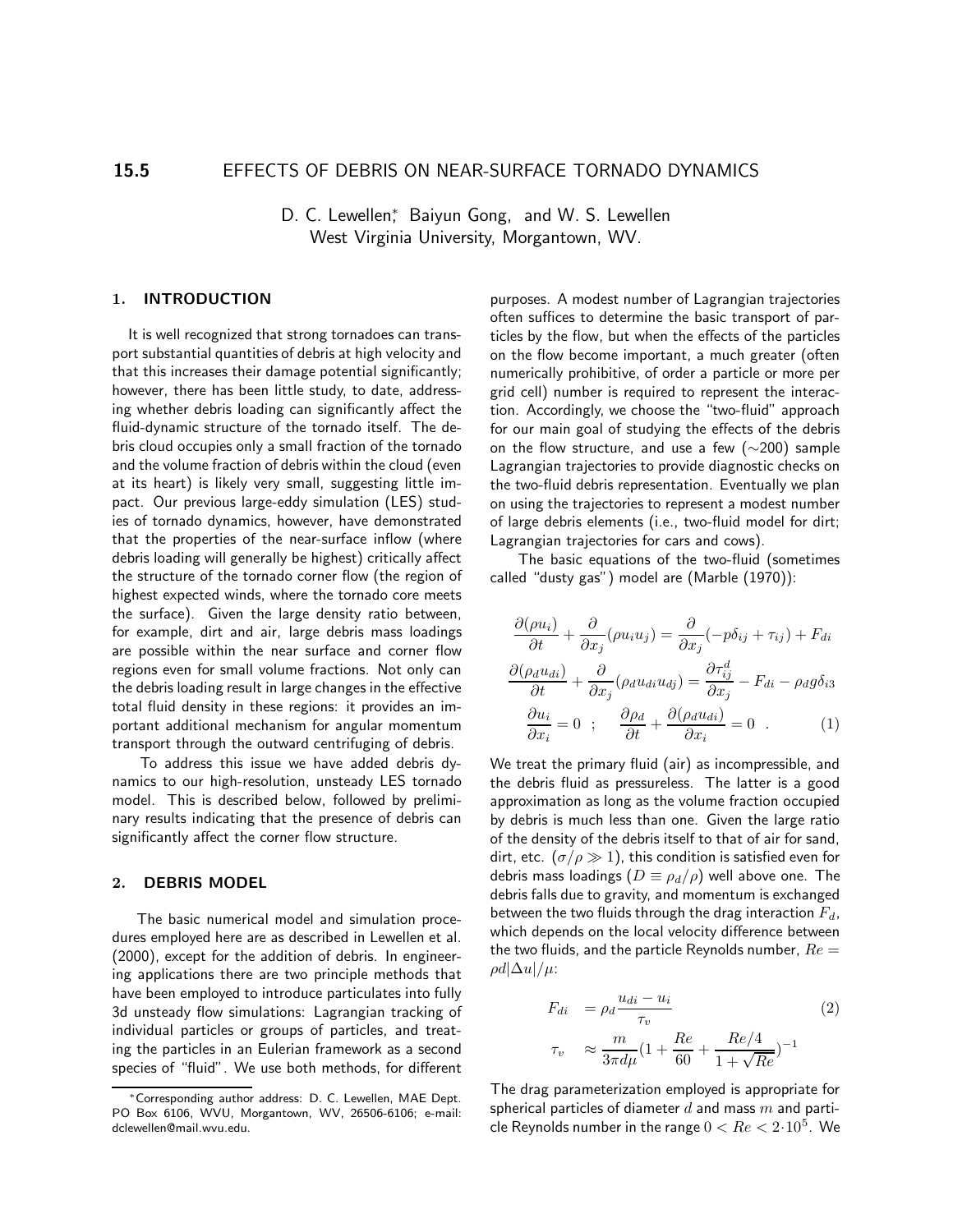ignore for now any debris shape effects (e.g., lift) and rotational degrees of freedom. Within a given simulation we include only a single type of debris; eventually we may include multiple classes.

In numerically implementing (1) we treated the debris fluid in the same way as the primary fluid in our existing LES model, to the extent possible. The new 3D field variables employed are the debris mass loading  $D$  and the three components of debris momentum  $\rho_d u_{di}$ ; the equations were discretized so that these variables are exactly conserved at the finite difference level. Limits were imposed on the debris fluxes (to avoid negative debris loadings), on the debris velocities in the debris momentum equation for very small loadings, on the time step (to satisfy Courant conditions for both the air and debris velocities), and on  $\tau_v$  relative to the time step. To a large degree the drag term in the debris momentum equation plays a roll analogous to the pressure gradient term for the air, but with different (often challenging) numerical stability issues involved.

The chief physical limitation of the two-fluid model is that within each grid cell all the debris is assumed to possess the same velocity, when in reality there will be some spectrum. The approximation should work well except where debris and air velocities differ too much, and even then perform reasonably if the debris within the grid cell all have similar recent histories. The model will perform poorly in regions where two jets of debris collide, for example. The validity of the model in different regimes can be checked to some degree by comparing with results on sample Lagrangian particle trajectories.

Currently we treat the contribution of subgrid turbulence to the debris evolution (encoded in  $\tau_{ij}^d)$  in the same way as for the fluid. This can be improved upon, but is adequate for our main objective of determining the leading effects of including debris within the flow, given that the resolved turbulent kinetic energy and local accelerations dominate the subgrid component at the resolution of our simulations.

To complete the debris implementation we need to specify surface boundary conditions, i.e., fluxes of debris mass and momentum to and from the surface. These will depend on the air and debris flow just above the surface, as well as on assumed surface properties. Since we are interested initially in studying large debris loadings, we concentrate on surfaces with loosely bound smaller particles (sand or dirt). The motion of particles in a surface layer with friction velocity  $u_*$  is characterized in large part by the dimensionless combination  $\rho u_{*}^{2}/(\sigma dg)$ . For values in the range above  $\sim$ 10<sup>-2</sup> and below  $\sim$ 1, the debris particles bounce along the surface in a process known as saltation (Owen, 1964), which has been much studied (and is responsible for sand dune transport, for example). It is the less well understood range above this, where the particles enter into suspension in the turbulent surface layer, that is most relevant for us. While there is much uncertainty, the debris flux in this regime appears to increase as a modest power of  $u_*$  (e.g., linearly or to the 3/2 power, see e.g., Batt et al. (1999)). Accordingly, we model that component of the debris surface flux as zero below some  $O(1)$  threshold value of  $\rho u_*^2/(\sigma dg)$ , and proportional to  $\overline{\rho q}$  above it, where  $q^2/2$  is the subgrid turbulent kinetic energy in our model at the first grid point above the surface. The horizontal debris momentum flux to the surface is modeled in terms of an aerodynamic roughness length in analogy to the treatment of the air momentum flux. In addition there is a negative contribution to both the debris flux and the debris momentum flux from debris falling from above and reattaching to the surface (some may bounce).

Preliminary simulations indicate that the results of this model are in at least rough quantitative agreement with wind tunnel data of the erosion of sand beds under high  $(30-100 \text{ m/s})$  winds  $(Batt et al., 1999)$ . Perhaps more importantly, given the uncertainties involved, is the presence of a negative feedback that greatly reduces the sensitivity to details of the surface debris parameterization: as the debris loading in the surface layer rises, the wind velocities there fall due to the transfer of momentum to the debris through drag, and this lower velocity level then picks up less debris and reduces the loading.

#### 3. PRELIMINARY RESULTS

Figure 1 shows velocity components from the corner flow of a simulated tornado with and without debris. In this region of the tornado the flow is highly turbulent. In order to make a quantitative comparison of the effect of debris on the flow structure we have chosen a case with outer boundary conditions (on a 2 km cube) that are steady and axisymmetric, so that we can compare axisymmetric-time averages once the tornado reaches a quasi-steady state. The case chosen is one where debris effects might be expected to be large: a strong tornado with a tight core encountering what could be roughly described as coarse sand ( $d = 0.5$ mm,  $\sigma/\rho =$ 2000) loosely bound to the surface. The results of fig. 1 show a dramatic change in structure due to the debris loading. The location of the peak mean swirl velocity of the air flow is pushed radially outward and upward and its magnitude reduced from 110 to 70 m/s. The peak mean low-level radial inflow is reduced to about 60% of its former value. The vertical air velocity structure is dramatically altered: The annular updraft is pushed outward at low levels (below ∼100 m), and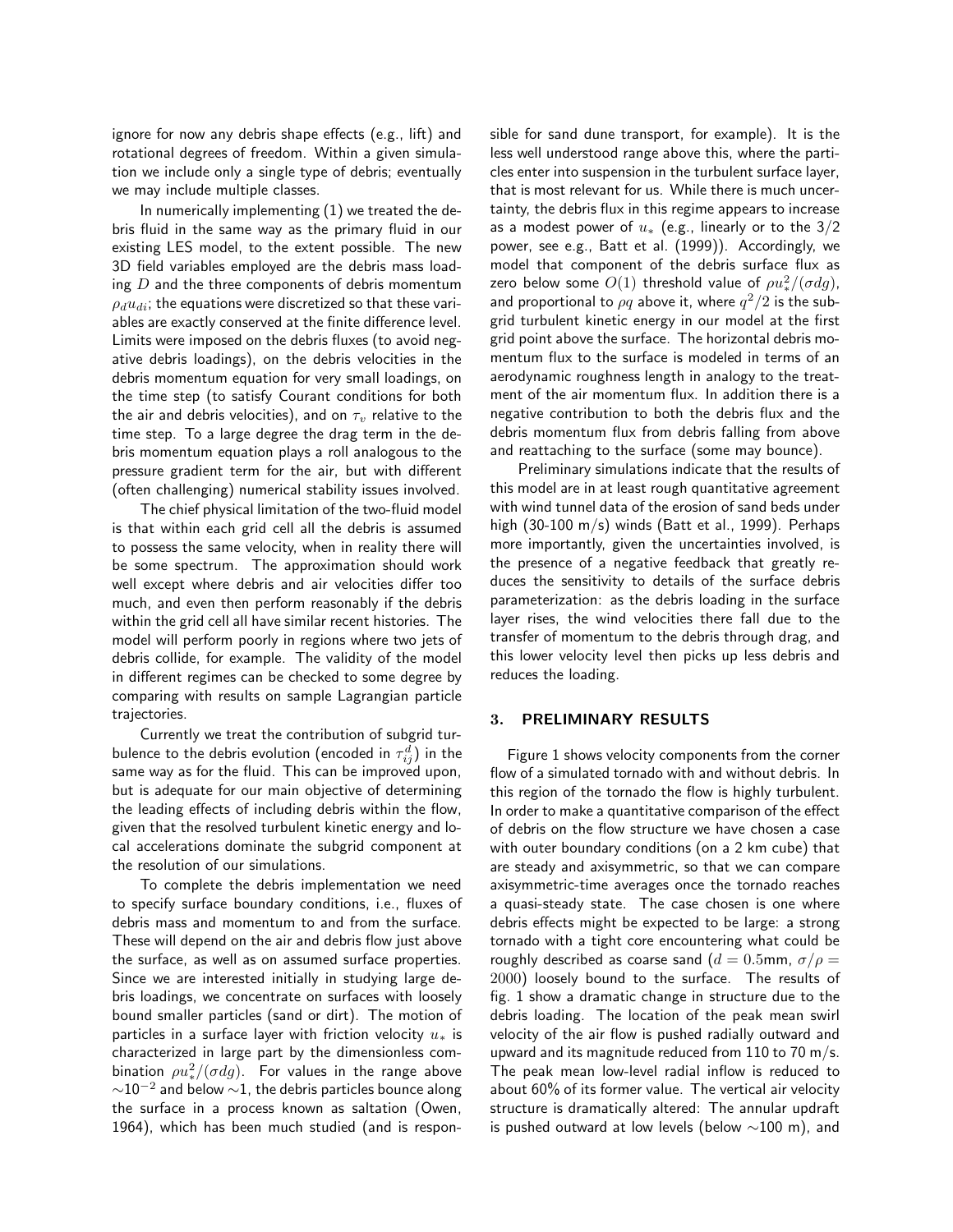

Figure 1: Axisymmetric-time averages of (a,d) swirl, (b,e) radial, and (c,f) vertical velocity components on a  $250 \text{m} \times 300 \text{m}$  radial-vertical plane for identical simulation conditions without (a-c) and with (d-f) the presence of debris.

weakened above in favor of a stronger central updraft and a surrounding downdraft driven by falling debris.

While the addition of debris in this case generally lowers the peak wind speeds, it would be premature to conclude that it "weakens" the tornado at low levels. Figure 2a shows the mean total swirl component of momentum (air plus debris) normalized by  $\rho$  so that it may be directly compared to figures 1a and 1d. Near the surface the momentum is dominated by the debris component. The total swirl momentum reaches a mean peak value near the surface of 150m/s, well in excess of that encountered when debris is not present. The corner flow rather effectively collects debris in a lowlying annulus. The peak mean debris loading  $(D \approx 4)$ is buried in the saturated contours in fig. 2c. Figure 2b shows a weighted average (mean momentum normalized by mean debris density) of the debris radial velocity, which, when compared with fig. 1e, shows clearly the tendency of the debris to be centrifuged outward. For the given tornado the chosen debris is in an interesting size range: small enough to accumulate fairly high mass loadings aloft in the corner flow, but large enough that in some regions the velocity of the debris differs substantially from the air velocity.

While time averaged distributions in this case are axisymmetric, the presence of debris causes distinct spiral structures in the instantaneous distributions. Figure 3 shows an example, which also illustrates the debris driven downdraft outside of the central annular updraft.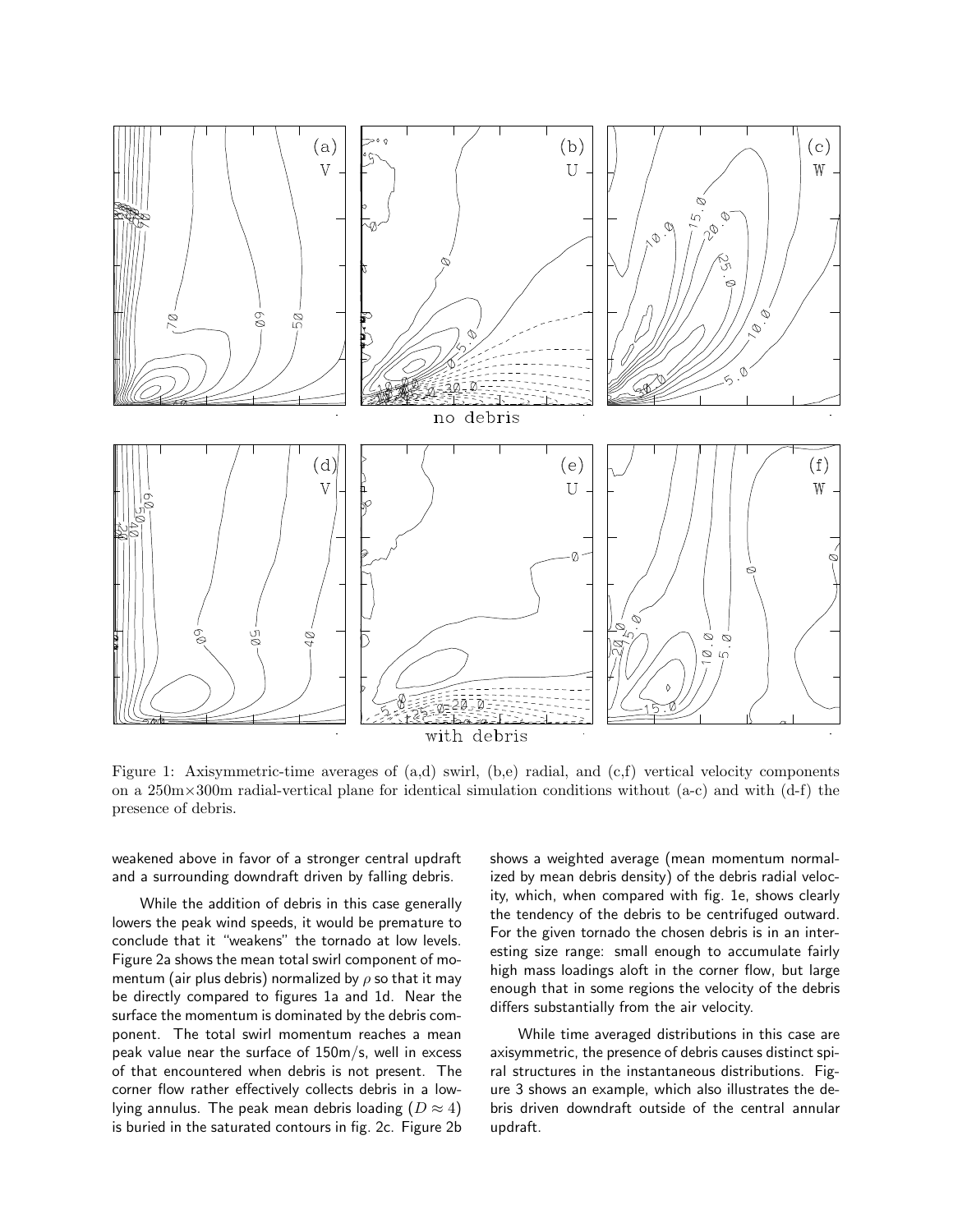

Figure 2: As in fig. 1 but showing (a) air plus debris swirl momentum normalized by air density, (b) weighted average of debris radial velocity, (c) debris loading (mass mixing ratio).



Figure 3: Instantaneous vertical wind velocity (color) and debris loading (contour lines with 0.25 interval) on a  $300m \times 300m$  horizontal slice at 50 m height through the simulated tornado of figs. 1d-f,2.

The range of tornado types, strengths, and evolutions — and the range of surface conditions/debris that they could encounter — is large, and we have only just started sampling the possibilities. We comment only briefly here on some observations to date. A simulation was performed identical to that described above except for an altered surface-debris parameterization favoring a higher debris flux. The debris cloud developed quicker, with higher mass loadings in the lowest layer; however, the negative feedback in the system is such that, once a quasi-steady state was reached, the mean statistics were nearly identical to those shown in figures 1 and 2.

The debris cloud took ∼2 min. to "mature" in the case of fig.1. This time scale can interact with the evolution time-scale of the vortex if it is rapid enough. Allowing one of the evolving "corner flow collapse" cases discussed in Lewellen and Lewellen (2002) to pick up debris, we found that the debris cloud was largest well after the tornado had passed its most intense stage, and also that the peak flow velocities at the most intense stage were reduced by a third.

The tornado of fig.1a-c has a medium corner flow swirl ratio. The corner flow swirl ratio can be interpreted (Lewellen et al., 2000) as the ratio of a swirl velocity to a flow through velocity within the surfacecorner-core flow. The debris centrifuging in the surface layer impedes the radial inflow of air to a greater extent than it impedes the swirling component. It would be natural then for the introduction of debris to effectively increase the corner flow swirl ratio; the results in fig.1 seem to bear this out. While we have not gathered long time statistics for cases with other swirl ratios, initial simulations of high and low corner flow swirl ratio tornadoes support this conclusion as well. In particular, when a simulated low-swirl tornado (characterized by a central vertical jet off the surface capped by a vortex breakdown) accumulates debris, the central jet is replaced by an annular updraft as in a "medium swirl" vortex.

Preliminary indications are that the addition of a sizable translation velocity to the tornado does not in-